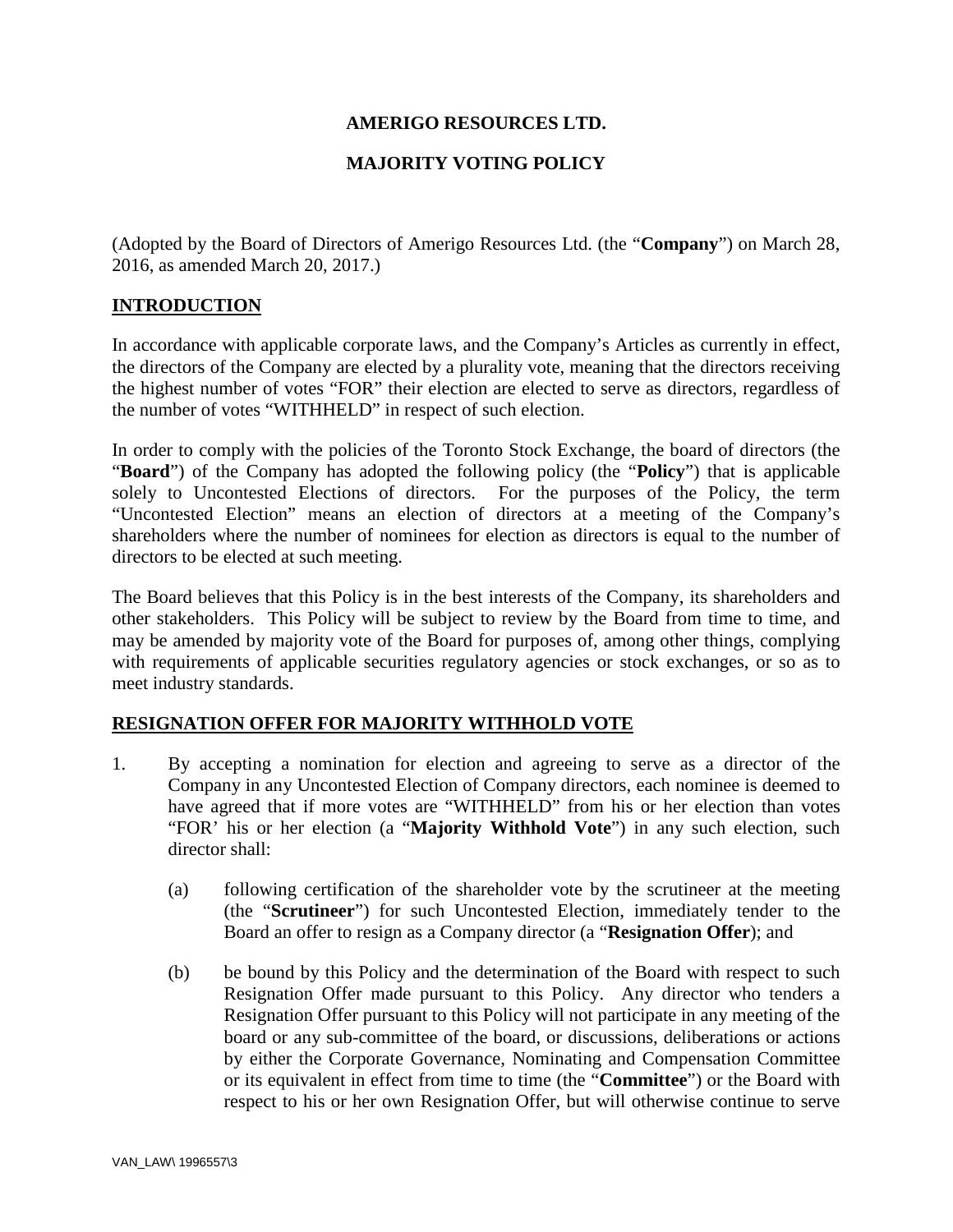as a director unless and until such Resignation Offer is accepted and becomes effective.

- 2. The Board shall accept the resignation absent exceptional circumstances, and such resignation will be effective when accepted by the Board. To assist the Board in making a determination with regard to exceptional circumstances, the Board will promptly refer a Resignation Offer to the Committee for consideration, unless the Company does not have a Committee or each member of the Committee has or is required under this Policy to make a Resignation Offer with respect to elections at the same shareholder meeting, in which case the Board will consider a Resignation Offer without reference to the Committee. In making a decision to recommend the acceptance or rejection of a Resignation Offer or additional actions as referenced herein, the Committee will generally be expected to recommend acceptance unless the Committee determines that there are extraordinary circumstances that justify delaying acceptance, pursuing additional actions or rejecting the Resignation Offer. In making its recommendation, the Committee may consider all factors it deems to be relevant.
- 3. Following the recommendation of the Committee, the Board will make a determination of the action to take with respect to the Resignation Offer, not later than the 90th day immediately succeeding the date of the written certification of the shareholder vote by the Scrutineer of the relevant securityholders' meeting. The Board shall accept the resignation absent exceptional circumstances, or reject the Resignation Offer, or it may decide to pursue additional actions, including, without limitation, the following:
	- (a) allow the director to remain on the Board and continue to serve but not be nominated for re-election to the Board at the next election of directors;
	- (b) defer the acceptance of the Resignation Offer until the director vacancy created by such resignation can be filled by the Board with a replacement/successor director meeting all the necessary qualifications and criteria for Company directors (in accordance with Sections 13.4 and 14.2 of the Company's Articles) and satisfying all other legal and regulatory requirements with respect to the composition of the Board (such as "independence" and "financial literacy" requirements established by securities regulators or securities exchange listing requirements);
	- (c) defer the acceptance of the resignation if it is determined by the Board that the underlying cause of the Majority Withhold Vote can be cured by the director or otherwise within a specified period of time (for example, if the Majority Withhold Vote was due to the relevant director receiving such vote serving on the board of directors of another entity, by resigning from such other board); or
	- (d) defer the acceptance of the Resignation Offer for other reasons determined by the Board to be in the best interests of the Company in the exercise of its fiduciary duties and business judgment.
- 4. The Committee and the Board will evaluate any Resignation Offer in accordance with their fiduciary duties to, and in furtherance of the best interests of, the Company and its